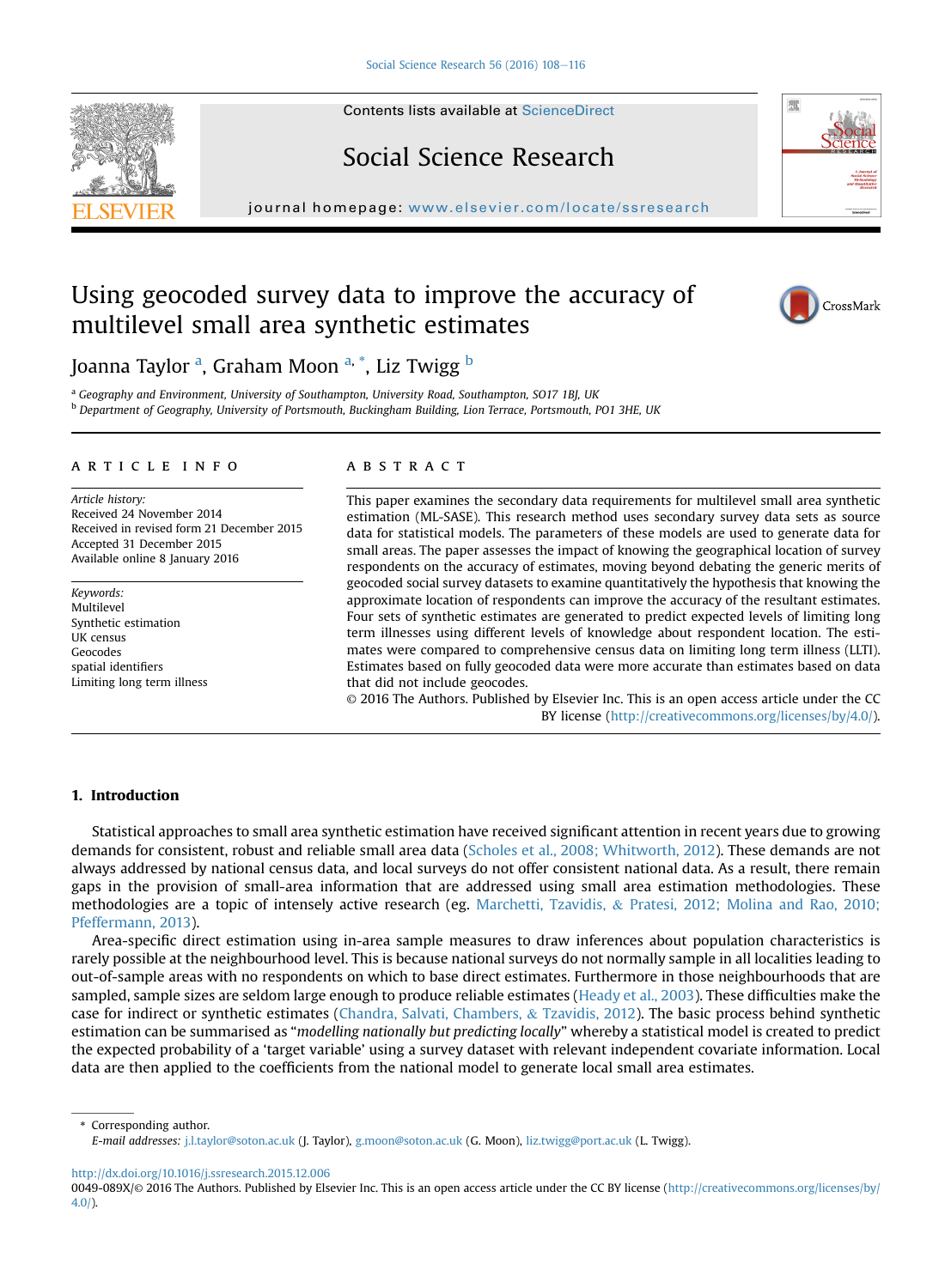[Twigg, Moon and Jones \(2000\)](#page-8-0) developed a multilevel modelling approach to (small area) synthetic estimation (ML-SASE) and illustrated their approach through the calculation of electoral ward level estimates of the prevalence of adult smoking and unhealthy alcohol consumption in England. Their approach used data from the Health Survey for England to build multilevel models of smoking and alcohol consumption with independent variables, chosen for their epidemiological relevance and copresence in both the survey and the UK census. These independent variables were either at the individual level (eg age, sex) or at the area level (eg local deprivation).

Prior to the development of ML-SASE, synthetic estimates were commonly based on statistical models with either solely individual or solely area level covariates, whereas the multilevel synthetic estimation methodology incorporated both. The National Centre for Social Research was commissioned by the UK Government's Department of Health to undertake a technical review and evaluate the methodologies for generating small area synthetic estimates of healthy lifestyle behaviours in England. It reported that "conceptually and methodologically, the analysis by Twigg [et al. \(2000\)](#page-8-0) represents an innovative advance over the simpler methods ... for it accommodates both individual and area level effects" [\(Bajekal, Scholes, Pickering,](#page-7-0) & [Purdon, 2004](#page-7-0), p. 12). Conceptually including both individual and area level variables in a predictive multilevel modelling framework can avoid both the ecological fallacy [\(Robinson, 1950\)](#page-8-0) and the individualistic fallacy [\(Alker, 1969](#page-7-0)), leading [Subramanian et al. \(2009](#page-8-0), p. 355) to conclude that "multilevel thinking … is thus a necessity, not an option".

The importance of this theoretical imperative can be illustrated through the example of predicting the propensity to smoke. A multitude of previous studies have shown that those individuals with a low socio-economic status are more likely to smoke. However, there is also an additional, independent association between the risk of an individual being a smoker and the additional risks that accrue if they live in a neighbourhood with high levels of low socio-economic status individuals who are all more likely to be smokers and hence, arguably, generate a local culture of smoking. Other individual associations with smoking may equally be modified by area level influences. Predicted prevalences for small areas thus need to take into account both individual and area level factors [\(Duncan, Jones,](#page-7-0) & [Moon, 1999](#page-7-0)).

The widespread availability of survey data through the provision of data archives has rendered the task of sourcing survey data for synthetic estimation purposes superficially straightforward. However, incorporating both individual and area effects within a ML-SASE framework brings data challenges. In this paper we focus on the importance of respondent spatial identifiers, sometimes referred to as geocodes, within secondary survey datasets – the prime sources of data used for small area synthetic estimation. Such spatial identifiers tell us approximately where each respondent in the survey lives, for example, in England and Wales this may be a code for an electoral ward (a small area local government geography) or a Super Output Area (a small area used in the reporting of census results and other official statistics $^1$ ). Usually, geocodes do not tell us exactly where the respondent lives. The release of household addresses, geographical coordinates or full postcodes is limited in order to ensure respondents' anonymity.

Our aim is to examine quantitatively the implications of varying levels of geocoding for the use of area level data in ML-SASE. We do this by making and comparing different sets of synthetic estimates which, in terms of their methodologies, differ only with respect to the way in which area level data are generated via geocoding. The next section places our aim within the context of the data requirements for the multilevel small area synthetic estimation process and elaborates on the ways in which area level data can be generated. Section [3](#page-3-0) outlines the methodology employed to address our research questions and Section [4](#page-5-0) compares the resultant sets of synthetic estimates. As well as acknowledging the study's limitations, the concluding section addresses the implications of our results both in terms the choice of the social survey datasets that form the basis for sets of multilevel synthetic estimates and with respect to current and future plans for access to geocoded social surveys.

#### 2. Background  $-$  the data requirements for ML-SASE

The first stage to generating multilevel synthetic estimates is to choose a large scale social survey dataset. As [Dale \(2006\)](#page-7-0) has previously argued, UK researchers are in the fortunate position of having access to many data sets that facilitate the analyses that are needed to determine both individual and area level influences on a vast array of individual outcomes. The UK Data Service currently holds around 6000 data collections covering a wide range of both economic and social data and includes many of the major UK surveys [\(UK Data Service, 2013](#page-8-0)). Unfortunately, because of the secondary data requirements for ML-SASE, only a selection of these survey datasets is currently suitable for ML-SASE purposes. For the purposes of this paper, this limitation reflects two broad reasons. These relate to the hierarchical structure required for multilevel models, and to our key focus on the possibilities for including area level explanatory variables. Each merits a brief discussion.

#### 2.1. Hierarchical structures

The hierarchical or multilevel structure of the survey data that is used develop ML-SASE models commonly comprises individuals, nested within small areas, which in turn are sometimes nested within larger geographies such as regions or Local Authorities ([Fig. 1\)](#page-2-0). The first hierarchical level is the individual respondent. There is consistent evidence that most of the

 $1$  Super Output Areas are a small area partitioning of England and Wales used in both the 2011 and 2011 Census covering England and Wales. They come in two sizes, the smaller Lower Layer Super Output Areas (LSOAs) each with a population of between 1000 and 3000 can be amalgamated into larger Middle Layer Super Output Areas (MSOAs) each with a population of between 5000 and 15,000.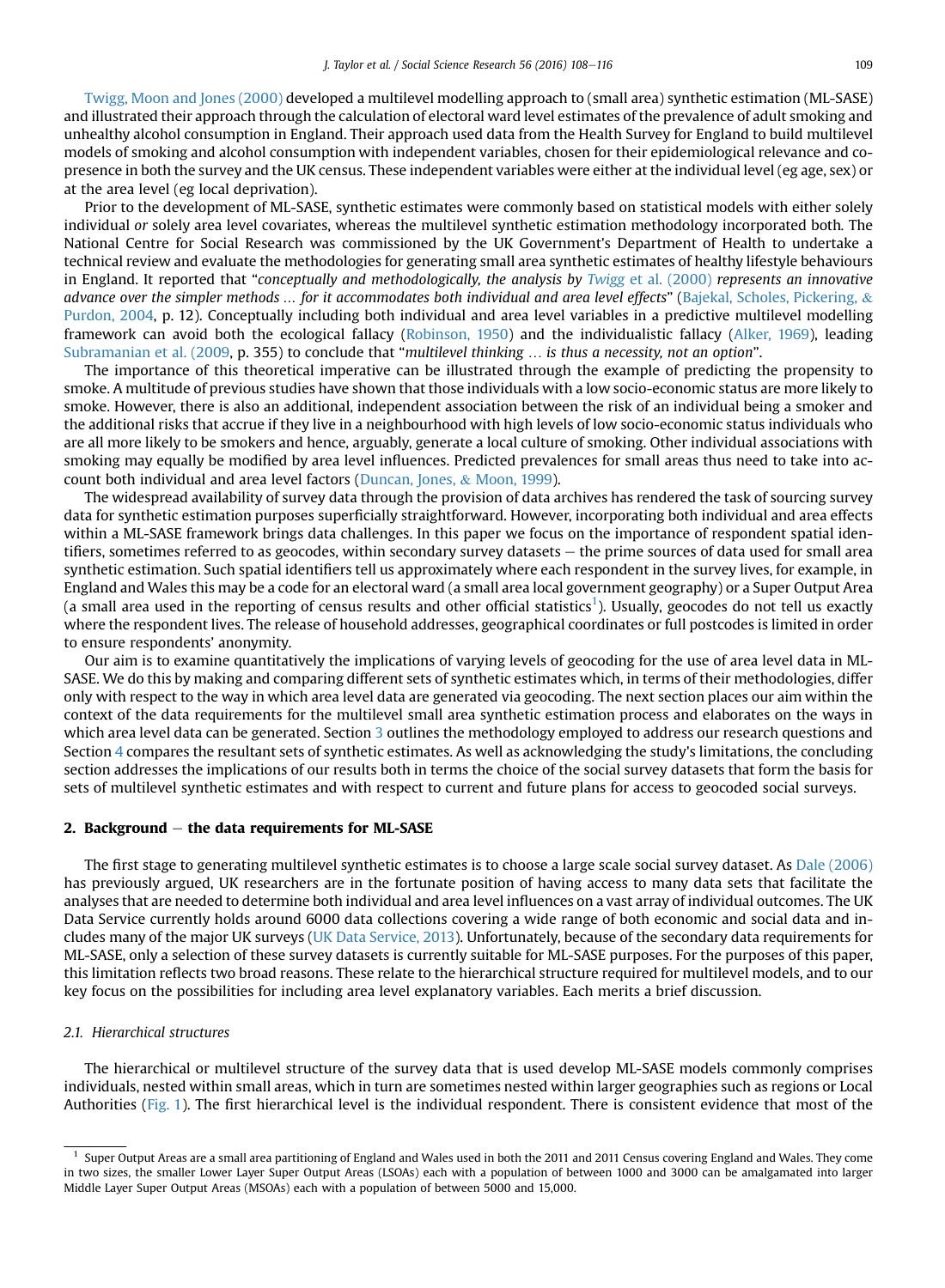<span id="page-2-0"></span>

Fig. 1. An example of a hierarchical data structure (based on England and Wales geographies).

variance in datasets used for synthetic estimation is at the individual level  $-$  examples of the percentage of variance at this level from previous multilevel models used to generate synthetic estimates include smoking (93%), obesity (97%) and fruit and vegetable consumption (90%) [\(Pickering, Scholes,](#page-8-0) & [Bajekal, 2004](#page-8-0)) and various fear of crime indicators (91%-94%) [\(Whitworth, 2012](#page-8-0)). This substantiates the need to include an individual level in the ML-SASE process. This case is furthered by the conceptual advantage of incorporating level 1 to provide an equivalence to age-sex standardisation. Moreover, the inclusion of level 1 variables makes it feasible to calculate subgroup estimates [\(Scholes et al., 2008\)](#page-8-0).

Level two is the first and lowest of the levels relating to a geographical area; it is conventionally the geography for which the small area synthetic estimates are required or from which they can be built. Surveys commonly do not include a variable indicating exactly where respondents live in order to ensure respondents' anonymity. In certain instances however, the survey dataset may include a variable indicating which respondents reside in the same cluster unit or primary sampling unit used in the sample design of the survey. In this way it may be possible to know which respondents live in some proximity to each other, if not their actual location. Unfortunately, primary sampling units do not necessarily translate to the geography required for the synthetic estimates; the target spatial unit for estimation needs to be at the same or near equivalent scale to the area level employed in the modelled survey.

A drawback of many approaches to synthetic estimation is that they are design-biased, meaning that, for a particular area, they estimate the underlying expected value for any area given the socio-demographic independent variables included in the model rather than real value for the small area in question ([Heady et al., 2003](#page-7-0)). To reduce the design bias of the estimates, survey data sets for modelling should ideally possess a third level in their hierarchical multilevel structure; the level 2 small areas should nest within larger geographical areas such as regions. To be useful for estimation purposes there should be respondents in all of these larger (level 3) areas. This allows the fixed effects of variables included in the model to be supplemented by a residual for each level 3 unit, thus reducing the design bias of the synthetic estimates. [Twigg, Moon and](#page-8-0) [Walker \(2004\)](#page-8-0) used Government Office Region level residuals in this way to improve their estimations of smoking prevalence.

In the light of these requirements, the ideal scenario is to have access to social survey datasets with spatial identifiers attached to each respondent's record. Spatial identifiers such as census geography codes, geographical coordinates, or postal codes enable, either in their own right or via look-up tables, the development of models in which researchers are able to define the geographical hierarchy themselves taking into account the clustering in the sampling strategy, the numbers of respondents in the small areas, and the geography required for the synthetic estimates from their end user(s).

### 2.2. Area level explanatory variables

In terms of generating area level explanatory variables, researchers have three options. **Option A** is to derive area data based solely on the characteristics of survey respondents in the survey who live in each area. For example, if the percentage that lives in private rented tenure across small areas was an important area-level covariate in the model then the proportion of respondents declaring such tenure across each of the small areas in the survey could be used as an area level variable. This is facilitated in situations where the researcher knows which respondents form a sampling cluster within the survey; cluster membership may be disclosed but not the actual geographical location of the cluster. It is also of course possible in cases where respondents' geographical areas of residence are known.

Any area level estimates derived from aggregating individual responses in this way to represent an area as a whole are obviously likely to be imprecise given small sample sizes. For example, respondents in the 2010/11 sweep of the Crime Survey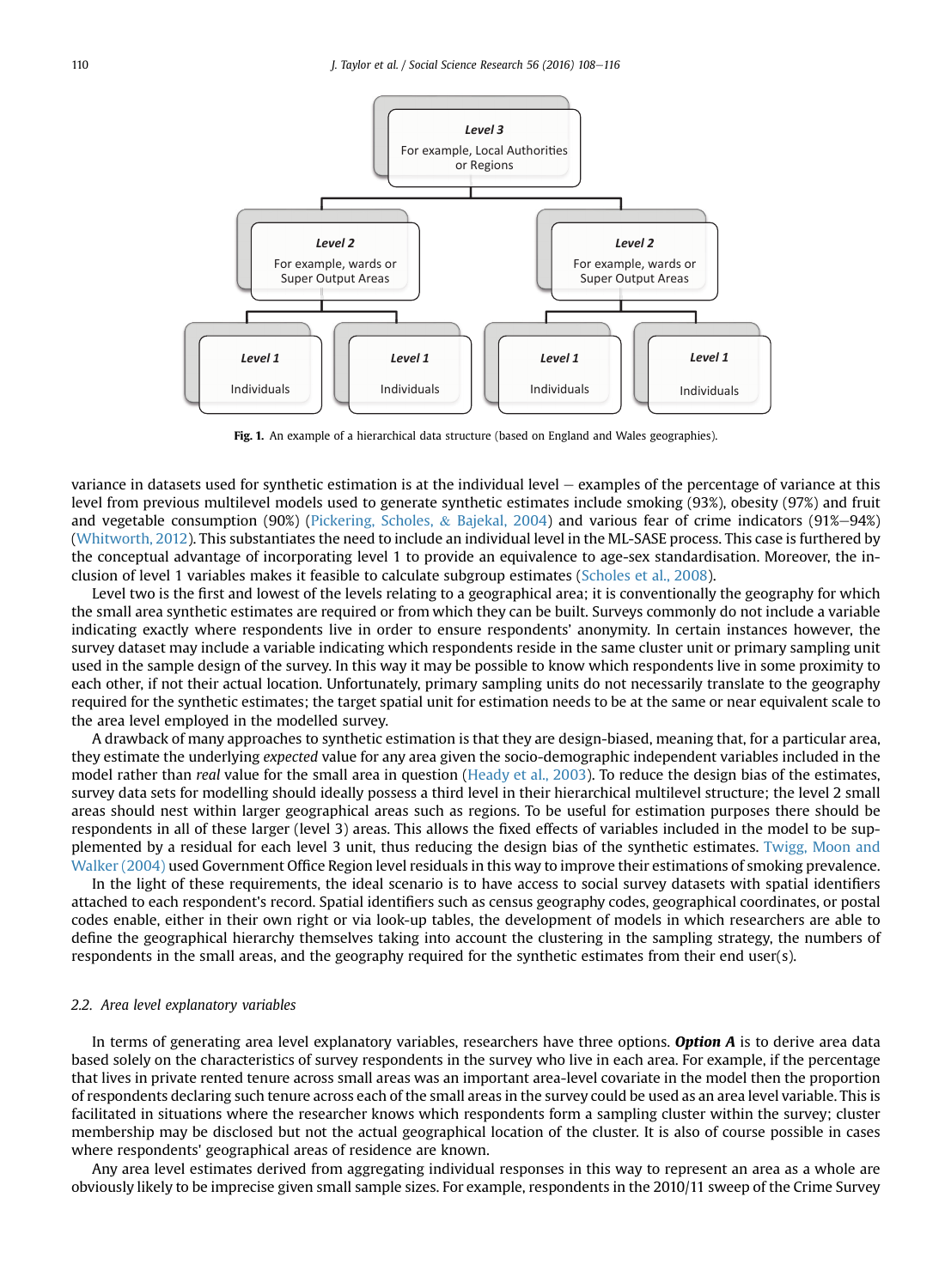<span id="page-3-0"></span>

| <b>Table 1</b>                                  |  |
|-------------------------------------------------|--|
| A comparison of area-level measurement options. |  |

| Option A                                | Option B                       | Option C                       |
|-----------------------------------------|--------------------------------|--------------------------------|
| Aggregating individual data from survey | Using provided area indicators | Appending external census data |
| $A_j = \frac{\sum_i N_i}{D_i}$          | $A_i = ID_i$                   | $A_j = \frac{iy}{D_i}$         |
|                                         |                                |                                |

for England and Wales inhabit 3707 Middle Layer Super Output Areas with an average of 12.6 respondents. If a quarter of this average number of Crime Survey respondents in a Middle Layer Super Output Area said they rented privately, the true area percentage (based on 95% confidence intervals) would be between zero per cent and 53.7 per cent. Taking an alternative example, the 2011 sweep of the Health Survey for England has a variable indicating which respondents belong to the same primary sampling unit but not the geographical location of the units. On average there were 18.9 respondents in each primary sampling unit with a mean age of 42.3. The true area mean age would be between 28.1 and 56.6 years old.<sup>2</sup> Both examples highlight the problem with extrapolating aggregated individual level respondents' answers to represent the entire area.

**Option B** is to utilise the limited area level data now routinely attached to many large scale UK social surveys even when actual small areas are not disclosed. For example, the Health Survey for England includes an indicator of rurality [\(The](#page-8-0) [Countryside Agency, Department for Environment Food and Rural Affairs, Of](#page-8-0)fice of the Deputy Prime Minister, Office for [National Statistics,](#page-8-0) & [Welsh Assembly Government, 2004](#page-8-0)) as well as quintiles of the Index of Multiple Deprivation (IMD) ([McLennan et al., 2011\)](#page-7-0) attached to each respondent via their undisclosed location. The Crime Survey for England and Wales has, amongst others, the different domains of the IMD and two geodemographic typologies (the Output Area Classification ([Vickers and Rees, 2007](#page-8-0)) and the Classification of Residential Neighbourhoods [\(CACI, 2009](#page-7-0))). The British Social Attitudes survey contains area information on population density for each respondent's area of residence.

These routinely attached data are often in conflicting spatial formats, measured at different spatial scales. Moreover, for ML-SASE purposes, the area information may be for small areas that do not reflect the sampling units in the survey design. For example, the Health Survey for England provides the IMD quintile for the Lower Super Output Area but its sampling design was based on postcode sectors. In addition, although routine attachment of area level data is increasing, the number and range of such variables is driven by survey sponsors' requirements. As a consequence, potentially significant area level variables may not be appended routinely. An example of this, in the context of estimating neighbourhood health status, is the UK Department for Work and Pensions' neighbourhood data on the levels of claimed benefits. Though previously shown to be associated with morbidity [\(Henderson, Stansfeld,](#page-7-0) & [Hotopf, 2013; Norman and Bambra, 2007](#page-7-0)), these data are not routinely attached to the Health Survey for England.

**Option C** is for researchers to be able, independently, to link appropriate area level variables (referred to in [Fig. 1](#page-2-0) as level 2) to respondents' survey records. In contrast to Option A, the linked data are ecological area variables rather than aggregates of individual variables. There are two ways to approach Option C: the first is to request the survey company originally responsible for the base survey to attach additional area variables - however, this often has cost implications. The alternative is to gain access, possibly via secure settings, to versions of the surveys with small area geocodes in the form of postcodes or census geography codes. The researcher can then append the desired area level data. This option offers great flexibility, in that the researcher can choose which data to link, but carries with it significant risks regarding disclosure as the provision of geocodes in conjunction with survey data may enable the identification of individual survey respondents. For this reason secure access arrangements are generally essential. Methodologically Option C has advantages in that it offers the possibility of attaching Census data which provide a more comprehensive summary of an area, one based on all its residents rather than only those completing a sample survey.

The three options can be summarised using simple formulae in which a target area-level variable (A), for j areas can be created from combination of numerator (N) and denominator (D data at area-level (j) or the individual-level (i), or from appended indicator data (ID) at the area-level (Table 1).

#### 3. Materials and methods

We seek in this paper to examine quantitatively whether knowing the (geocoded) area of respondents' residences can improve the accuracy of multilevel synthetic estimates. More specifically we test whether:

(1) Having independent information about the local area though knowing the actual area of residence of respondents (Option C) can improve the accuracy of synthetic estimates compared with aggregating respondents' answers to provide survey based estimates of local area characteristics (Option A)?

<sup>&</sup>lt;sup>2</sup> Both the Crime Survey for England and Wales and the Health Survey for England employ complex sample designs. The confidence intervals calculated take into account the clustering and/or stratification using design factors (1.2 and 1.4 respectively). More information on complex survey designs can be found at [Rafferty \(2009\)](#page-8-0).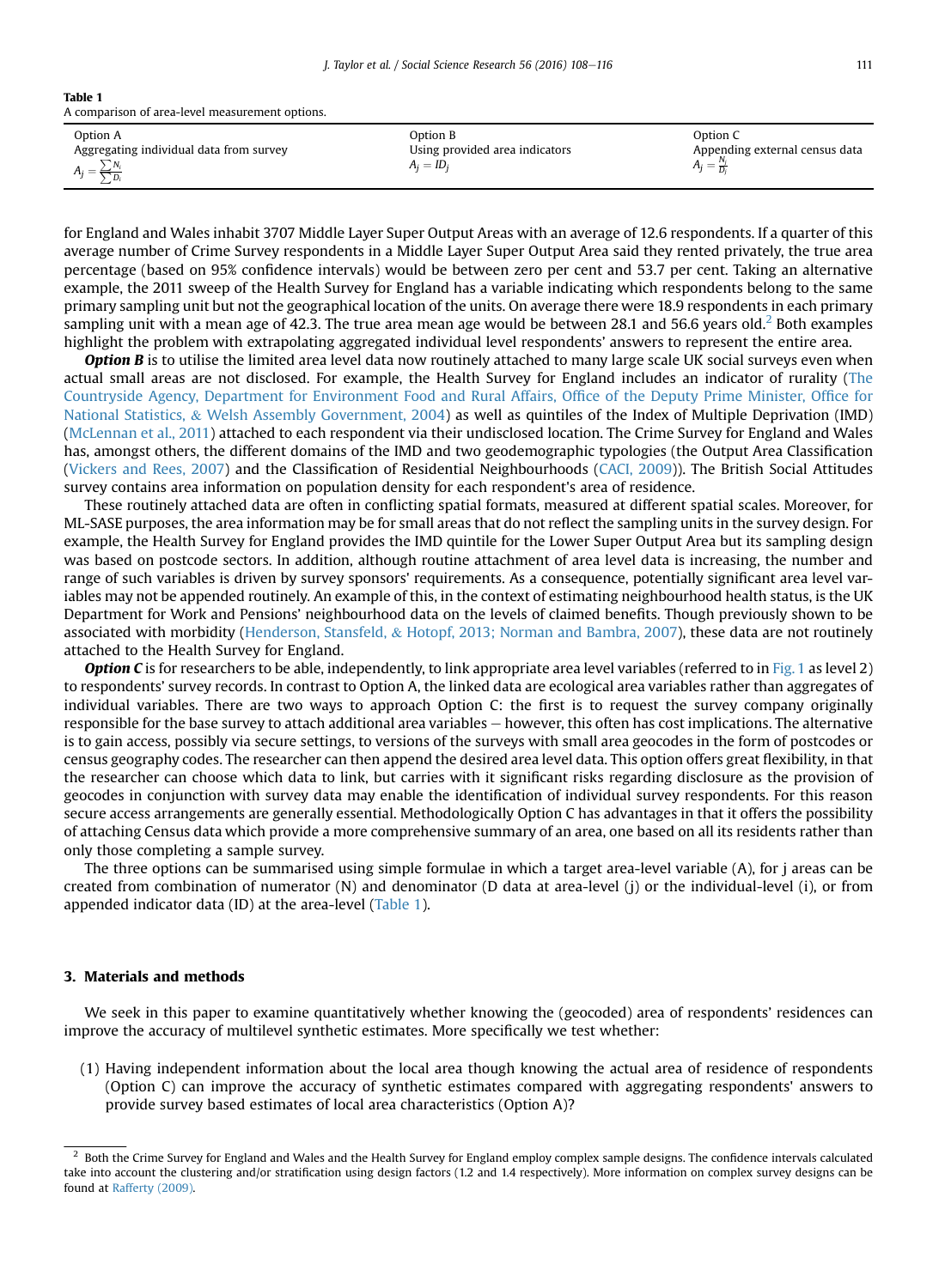(2) Having more detailed information about the local area through knowing the area of respondent residence (Option C) can improve the accuracy of synthetic estimates compared with utilising summary area information routinely added to the survey dataset by survey contractors (Option B)?

To address our two research questions we generated four sets of multilevel synthetic estimates for the percentage of the adult population with a limiting long term illness (LLTI) for every Middle Layer Super Output Area in England using the methodology developed by [Twigg, Moon and Jones \(2000\)](#page-8-0). We measured LLTI using the standard UK social survey question: are your day-to-day activities limited because of a health problem or disability which has lasted or is expected to last for more than 12 months (include problems related to old age). LLTI was chosen as the exemplar for two reasons. First, small area estimates of morbidity offer important insights into local scale variations in health need and demand for health and social care services ([ONS, 2010\)](#page-8-0). Second, a question on LLTI was also asked in the 2011 UK Census thus providing an alternative localised data source, surveying (in theory) all residents in those localised areas and offering a 'gold standard' measure of the small area prevalence of LLTI.

The survey dataset used to generate the ML-SASE models was the 2010/11 sweep of the Crime Survey for England and Wales. At the time of writing a geocoded version with respondent spatial identifiers was available via a special licence from the UK Data Service. The Crime Survey for England and Wales has the advantages of a relatively large sample size (46,754 with a response rate of 76 per cent) and the fact that the primary sampling units are based on the census geography of Super Output Areas, with the sampling process being stratified by Police Force Area within a partially clustered design [\(Fitzpatrick](#page-7-0) [and Grant, 2011\)](#page-7-0). All our multilevel models included age (16 categories) and sex (two categories) at the individual level. We supplemented these covariates with additional area level variables of ecological deprivation reflecting our different geocoding scenarios. Numerous studies have demonstrated the association between ecological deprivation and poor health (see for example [Dorling and Thomas, 2004](#page-7-0)).

To address research question one, ecological deprivation was quantified as the percentage of the people living in the local area who were unemployed. This was either calculated as the number of unemployed crime survey respondents in each small area as a percentage of the total number of respondents in each area (Option A) or as the number of residents recorded as unemployed in the 2011 Census as a percentage of the total resident 2011 Census population. This census-based measure was linked to the survey data via geocoding (Option C). To address research question two, area level deprivation was quantified using the English Index of Deprivation (ID) ([McLennan et al., 2011](#page-7-0)) either using the deciles that are routinely appended to the survey for each area (Option B) or the full raw ID score for the area, which we appended to the survey using geocoding (Option C). Table 2 summarises the area measures in the four comparison models.

The multilevel models were generated using MLwiN v2.30 [\(Rasbash, Browne, Healy, Cameron,](#page-8-0) & [Charlton, 2014\)](#page-8-0) and were estimated via Markov chain Monte Carlo simulation. The default prior distribution applied by the software package for all the parameters was flat. Information on the calculation of conditional posterior distributions can be found in [Browne \(2012\).](#page-7-0) The model was run through 500,000 iterations (with a burn in period of 50,000 iterations). The Raftery-Lewis diagnostic [\(Raftery](#page-8-0) [and Lewis, 1992\)](#page-8-0) and the Effective Sample Size ([Kass, Carlin, Gelman,](#page-7-0) & [Neal, 1998](#page-7-0)) both confirmed that this Markov chain length was sufficiently long.

To assess model quality we examined differences in model fit using the Deviance Information Criterion (DIC) [\(Spiegelhalter, Best, Carlin,](#page-8-0) & [A. van der Linde, 2002\)](#page-8-0). This can be thought of as a measure of how well the model fits the data, with a lower score suggesting a better model. We also examined variations in the percentage of variance explained by the different models using the standard approach defined by [Snijders and Bosker \(2012](#page-8-0), 306).

We compared the synthetic estimates generated under our different options with census data on LLTI using scatter plots of the synthetic estimates (x axis) against the 2011 Census (y axis). A first diagnostic was to investigate whether the synthetic estimates and the census data were strongly positively associated via Spearman's rank correlation test. This test was chosen to explore the correspondence in the rank ordering of the two measures. A second more stringent test examined a regression

Table 2

Summary of the four approaches to modelling area level deprivation.

| <b>Research question (1)</b><br>Area unemployment                                                                                      |                                                                                                                                                                                                            |
|----------------------------------------------------------------------------------------------------------------------------------------|------------------------------------------------------------------------------------------------------------------------------------------------------------------------------------------------------------|
| <b>Option A</b>                                                                                                                        | versus Option C                                                                                                                                                                                            |
| Percentage of Crime Survey for England and Wales respondents<br>unemployed in each Middle Layer Super Output Area.                     | Percentage of residents unemployed from the 2011 Census in each Middle<br>Layer Super Output Area.                                                                                                         |
| Research question (2)                                                                                                                  |                                                                                                                                                                                                            |
| Area deprivation                                                                                                                       |                                                                                                                                                                                                            |
| <b>Option B</b>                                                                                                                        | versus Option C                                                                                                                                                                                            |
| Index of Deprivation deciles already attached to each respondent<br>in the survey.                                                     | Index of Deprivation score (excluding the health domain).                                                                                                                                                  |
| Middle Layer Super Output Area indicator expressed as decile<br>membership for national ranking of Middle Layer Super Output<br>Areas. | Middle Layer Super Output Area indicator calculated as the population weighted<br>average of the raw Lower Layer Super Output Area Index of Deprivation scores for<br>each Middle Layer Super Output Area. |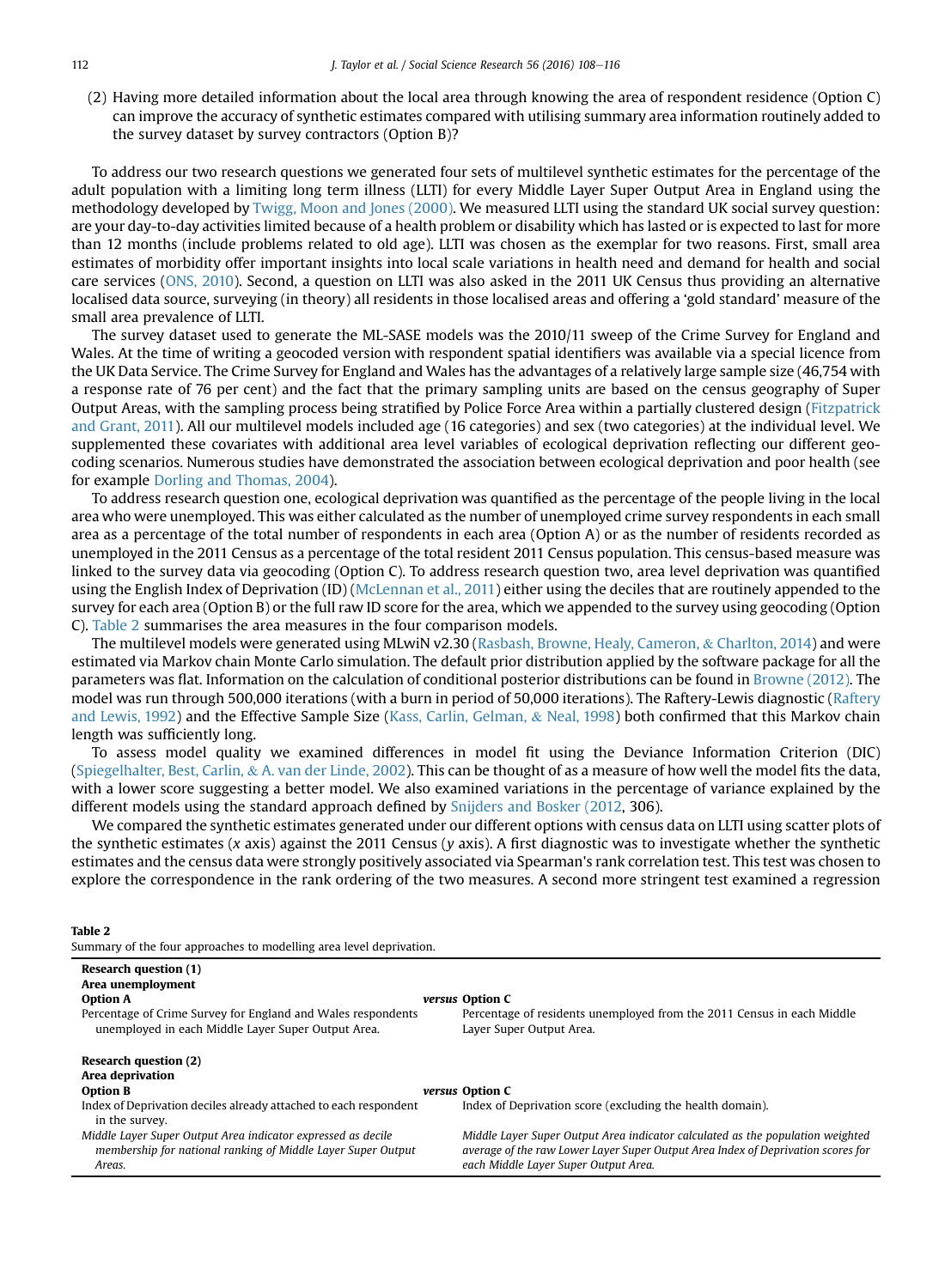<span id="page-5-0"></span>line fitted to the scatterplots of the two sets of estimates. Although we would expect there to be a wide scatter (due to confidence intervals around the synthetic estimates), a close correspondence between the synthetic estimates and the gold standard census data should result in a scatter around the line  $x = y$ , in other words a regression line with a gradient close to one and an intercept around zero [\(Scarborough, Allender, Rayner,](#page-8-0) & [Goldacre, 2009\)](#page-8-0).

#### 4. Results

Table 3 compares the results of the four multilevel models. In relation to research question one, the model based on the geocoded version of the dataset (Option C) has a DIC statistic 979 points less than the corresponding model based on aggregated respondent information (Option A). Similarly with respect to the second research question the DIC statistic is 68 points lower for the model with full linked IMD data than for the corresponding model based on the Index of Deprivation deciles already appended to the survey dataset by the research company (Option B). Because a fall of ten or more in the DIC statistic conventionally indicates that the worse model (the one with the highest DIC statistic) has less support [\(Spiegelhalter,](#page-8-0) [Best, Carlin,](#page-8-0) & [van der Linde. \(2002\),](#page-8-0) we can conclude that, based on the DIC statistic, the two Option C models represent a better fit of the data. The two Option C models also explained a higher proportion of the model variance (1.9 percentage points more in relation to research question one and 0.8 percentage points in relation to research question two).

While diagnostic statistics assess the multilevel model itself, and hence the quality of the prediction of whether an individual has an LLTI, synthetic estimates are concerned with predicting the prevalence of LLTIs at a neighbourhood or small area level. [Fig. 2](#page-6-0) shows scatter plots of the synthetic estimates from each model against data from the 2011 Census. The fitted regression lines are positive in each case though the points in each graph are clearly scattered around the best-fit line.

[Table 4](#page-7-0) explores the scatterplots more fully. The Spearman's rank correlation is least strong for Option A (area information based on aggregating survey responses) at  $r_s = 0.64$  compared with 0.85 for the synthetic estimates based on a multilevel model linking in census estimates of unemployment rates. This suggests that the synthetic estimates generated using Option C are a better reflection of the 2011 UK Census). With respect to the second research question, there is less to choose between the two sets of synthetic estimates, with Option C being slightly more strongly correlated with the census (0.92) than Option B (0.90).

Results based on the more stringent test of whether the synthetic estimates differ significantly from the line  $x = y$  are less clear cut. In all but one case the parameters of the regression lines deviate from the  $x = y$  line. Although it appears, for both research questions, that the synthetic estimates based on the fully geocoded version of the survey (Option C) are visually a slightly closer match to the Census data, the regression test does not offer confirmation. In all models the general indication is that, on average, the synthetic estimates tend to be lower than the Census results. Only with the model using linked census data on unemployment does the gradient of the relationship between the estimates and the Census data indicate a close match.

## 5. Discussion and conclusions

Despite the relative richness of the sources available to UK researchers, the data requirements for ML-SASE are restrictive. This paper has highlighted three broad categories of restrictions on researchers' choice of secondary data sources for ML-SASE. We have summarised how it is possible to generate multilevel synthetic estimates without knowing exactly where respondents are located in geographical space, but also highlighted how knowing where respondents live gives researchers considerable freedom in both defining the small areas and increasing the choice of area level explanatory variables. Instead of being forced to make pragmatic decisions based purely on the pre-existing availability of area data either already attached to the survey dataset and/or aggregated from individual responses, a researcher's choice of area level variables can be theoretically driven.

| Table |  |
|-------|--|
|       |  |

Comparing the multilevel models.

|                              | Level 2 variance<br>(95% CI) | Level 3 variance<br>$(95\% \text{ CI})$ | Variance of the linear predictors | % Variance explained | DIC statistic |
|------------------------------|------------------------------|-----------------------------------------|-----------------------------------|----------------------|---------------|
| Null model                   | 0.11                         | 0.04                                    |                                   |                      | 43,161        |
| <b>Research question (1)</b> |                              |                                         |                                   |                      |               |
| <b>Option A</b>              | 0.16                         | 0.05                                    | 0.85                              | 19.5%                | 38.035        |
| Area unemployment respondent | $(0.13 - 0.20)$              | $(0.03 - 0.08)$                         |                                   |                      |               |
| Option C                     | 0.07                         | 0.03                                    | 0.92                              | 21.4%                | 37.056        |
| Area unemployment census     | $(0.04 - 0.10)$              | $(0.02 - 0.05)$                         |                                   |                      |               |
| <b>Research question (2)</b> |                              |                                         |                                   |                      |               |
| <b>Option B</b>              | 0.08                         | 0.02                                    | 0.93                              | 21.6%                | 37.756        |
| Area IMD deciles             | $(0.05 - 0.11)$              | $(0.01 - 0.03)$                         |                                   |                      |               |
| <b>Option C</b>              | 0.07                         | 0.01                                    | 0.97                              | 22.4%                | 37.688        |
| Area IMD score               | $(0.04 - 0.10)$              | $(0.01 - 0.02)$                         |                                   |                      |               |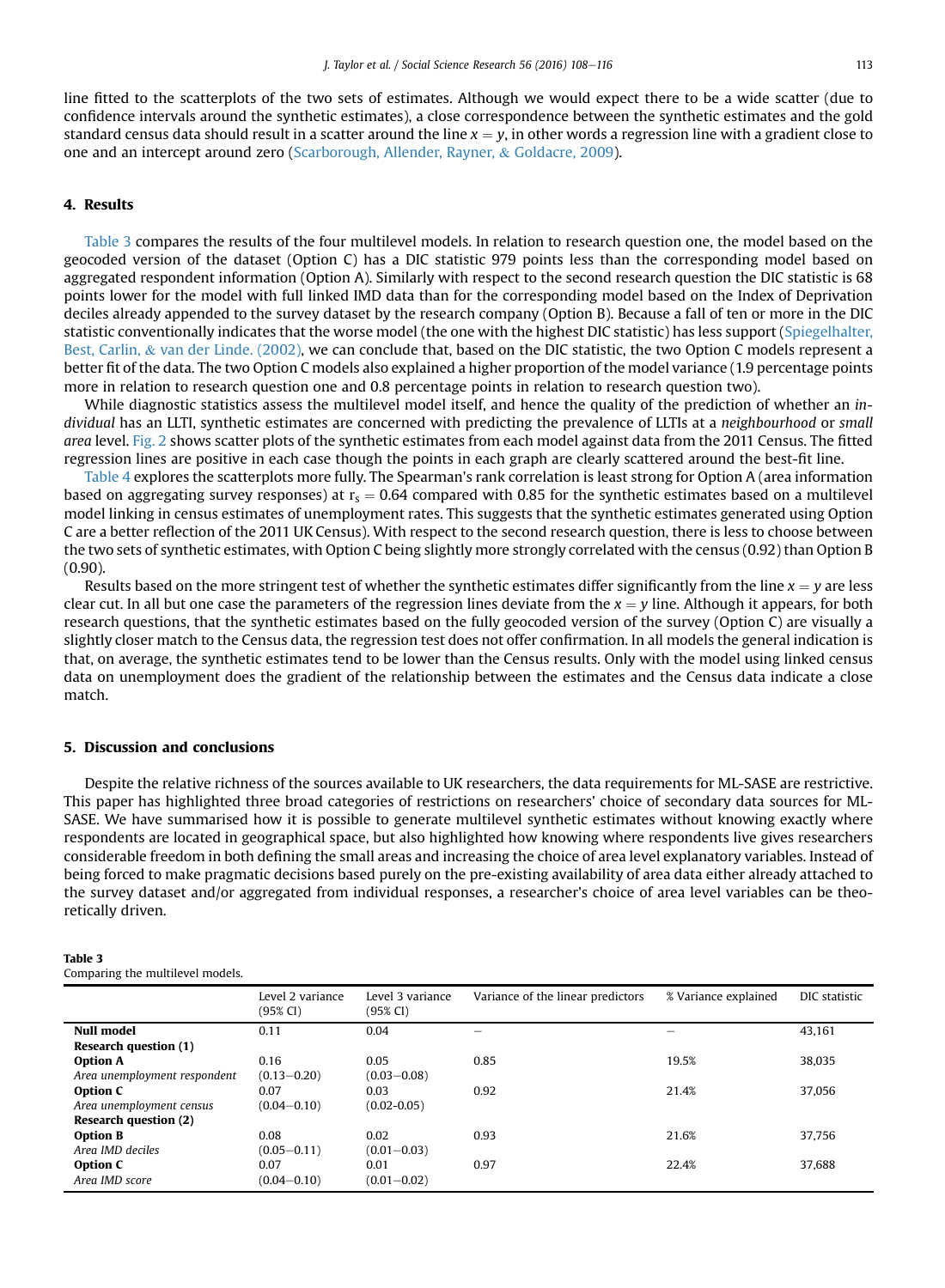<span id="page-6-0"></span>

Fig. 2. Comparing the synthetic estimates against the 2011 Census.

The four simple models generated as part of this paper have illustrated how having area data attached to the source survey (Option B) or ideally having the freedom to choose which area data are attached to the survey (Option C) can improve the quality of synthetic estimation models. Our results are less persuasive in terms of identifying improvements to the association between synthetic estimates and gold-standard direct estimates from Census data but we note that, in the majority of synthetic estimation exercises, such a gold standard would not be available.

The results demonstrate how being able to determine the nuances of the area level influences within a multilevel framework with either more accurate data and/or more precise data can improve point level synthetic estimates. We would contend that this improvement in accuracy, allied to the increased flexibility in choice of geography for the synthetic estimates suggests that survey datasets with spatial identifiers are preferable when selecting a source surveys to use as the basis for model development within a multilevel synthetic estimation framework.

While these results add to the literature on multilevel small area synthetic estimation, we acknowledge limitations to our analysis. We use relatively simple, though illustrative, multilevel models to generate synthetic estimates. We cannot be certain that the same conclusions would hold if more complex models had been built and recognise that increased model complexity can bring its own challenges, for example with respect to model convergence and model performance. Second, we cannot be sure that the same findings would necessarily hold if a different geography for the synthetic estimates had been selected and, indeed, different approaches to iterative estimation in multilevel software can lead to different outputs from the same underlying model [\(Browne and Draper, 2006](#page-7-0)). Third we have made comparisons that assume that census data provide a gold standard comparison. However, differences in the question wording between the Census and a chosen survey as well as the other issues such as question order and mode of questioning as well as census non-response mean that this may not necessarily be the case [\(Taylor, Twigg and Moon, 2014\)](#page-8-0).

Nonetheless our paper has policy implications. It highlights the need for those responsible for commissioning large scale surveys to make available a geocoded version of their datasets. The 2010/11 sweep of the Crime Survey for England and Wales was, at the time of writing, available via the UK Data Service's special licence. This survey is ideal for multilevel synthetic estimation as it includes small area spatial codes. Some other surveys available under special licence also meet this requirement. However, the spatial codes available under a special licence are often at a relatively coarse geography such as Local Authority. Data with small area geographical codes (such as postcodes or Super Output Areas) are generally only available to researchers from their institutional desktop in a virtual secure lab such as the UK Data Service's Secure Lab or from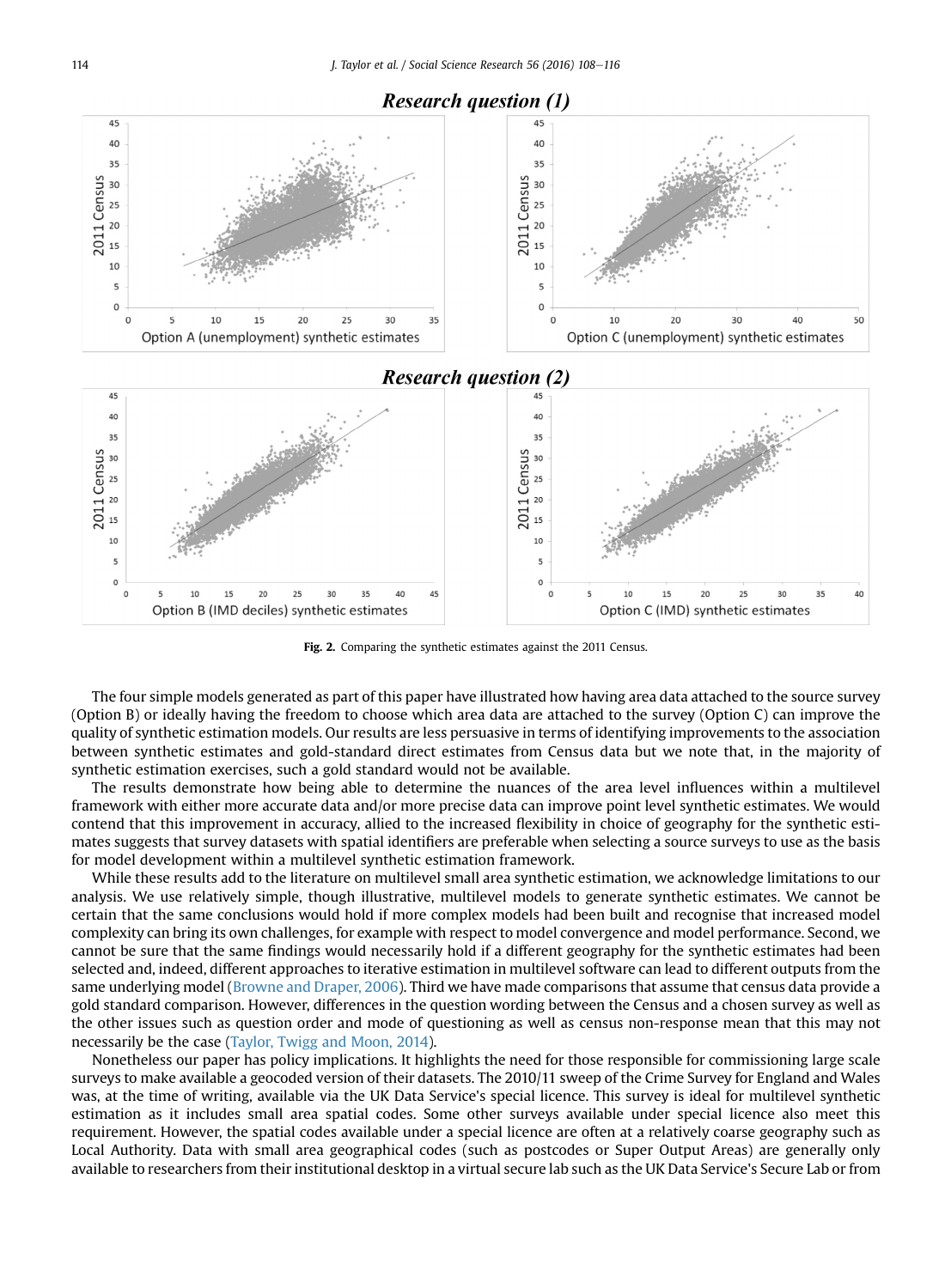#### <span id="page-7-0"></span>Table 4

Comparing the synthetic estimates against the 2011 Census.

|                                | Spearman | Intercept | Lower CI | Upper CI | Contains zero? | Gradient | Lower CI | Upper CI | Contains one? |
|--------------------------------|----------|-----------|----------|----------|----------------|----------|----------|----------|---------------|
| <b>Research question (1)</b>   |          |           |          |          |                |          |          |          |               |
| <b>Option A</b>                | $0.64*$  | 4.69      | 4.21     | 5.17     | no             | 0.87     | 0.84     | 0.89     | no            |
| Unemployment (aggregated data) |          |           |          |          |                |          |          |          |               |
| <b>Option C</b>                | $0.85*$  | 2.30      | 2.00     | 2.61     | no             | 1.01     | 0.99     | 1.03     | yes           |
| Unemployment (linked census)   |          |           |          |          |                |          |          |          |               |
| <b>Research question (2)</b>   |          |           |          |          |                |          |          |          |               |
| <b>Option B</b>                | $0.90*$  | 1.80      | 1.58     | 2.02     | no             | 1.05     | 1.04     | 1.06     | no            |
| <b>IMD</b> deciles             |          |           |          |          |                |          |          |          |               |
| Option C                       | $0.92*$  | 1.13      | 0.92     | 1.34     | no             | 1.10     | 1.08     | 1.11     | no            |
| <b>IMD</b> score               |          |           |          |          |                |          |          |          |               |

All correlations significant at the 0.01 level (two-tailed).

CIs represent 95 per cent confidence intervals.

safe centre facilities. Micro safe settings or 'SafePods' at university/research institutes are likely to become increasingly common as a route to access secure data (Administrative Data Taskforce, 2013).

Unfortunately, not all large scale UK datasets have enhanced geocoded versions lodged in secure settings. For example, the Integrated Household Survey comprises a core suite of questions from other government surveys and currently represents the biggest pool of UK social data after the census. However, despite its obvious advantage in terms of both its size and topic coverage there is no Secure Lab version and the lowest geographical area for which data are available is Local Authorities. Secure laboratories represent a solution of considerable potential but to realise that potential they need to embrace full flexibility in terms of postcode level identifiers that will allow researchers to create their own geographies and not rely on those they are given.

This paper provides novel quantitative evidence testing our a priori expectation that surveys with spatial identifiers can result in more accurate synthetic estimates. We have showed that having access to geocoded survey datasets can have a positive effect on the specification of the model underpinning the synthetic estimates. Due to the increasing requirements for localised data both for policy and research purposes we therefore argue that it is imperative that access to survey datasets with spatial identifiers, such as postcodes and/or small area census geographies, must be maintained or ideally expanded.

#### Acknowledgements

This research was funded by the UK Economic and Social Research Council through its Secondary Data Research Initiative (grant reference ES/K003046/1). The authors acknowledge data access via the UK Data Service. The small area estimates referred to in this paper are available from [http://reshare.ukdataservice.ac.uk/851972/.](http://reshare.ukdataservice.ac.uk/851972/)

#### References

[Administrative Data Taskforce, 2013. Structuring the Administrative Data Research Network: Report of the ADT Technical Group. ESRC, Swindon](http://refhub.elsevier.com/S0049-089X(16)00005-3/sref1). [Alker, H., 1969. A typology of ecological fallacies. In: Dogan, M., Rokkan, S. \(Eds.\), Quantitative Ecological Analysis in the Social Sciences. Cambridge Press,](http://refhub.elsevier.com/S0049-089X(16)00005-3/sref2) [London, pp. 69](http://refhub.elsevier.com/S0049-089X(16)00005-3/sref2)-[86.](http://refhub.elsevier.com/S0049-089X(16)00005-3/sref2)

[Bajekal, M., Scholes, S., Pickering, K., Purdon, S., 2004. Synthetic Estimation of Healthy Lifestyles Indicators: Stage 1 Report. National Centre for Social](http://refhub.elsevier.com/S0049-089X(16)00005-3/sref3) [Research, London](http://refhub.elsevier.com/S0049-089X(16)00005-3/sref3).

[Browne, W., 2012. MCMC Estimation in MLwiN Version 2.26. Centre for Multilevel Modelling, University of Bristol, Bristol](http://refhub.elsevier.com/S0049-089X(16)00005-3/sref4).

[Browne, W., Draper, D., 2006. A comparison of Bayesian and likelihood-based methods for](http://refhub.elsevier.com/S0049-089X(16)00005-3/sref5) fitting multilevel models. Bayesian Anal. 1, 473-[514.](http://refhub.elsevier.com/S0049-089X(16)00005-3/sref5) [CACI., 2009. ACORN User Guide. CACI, London](http://refhub.elsevier.com/S0049-089X(16)00005-3/sref6).

Chandra, H., Salvati, N., Chambers, R., Tzavidis, N., 2012. Small area estimation under spatial nonstationarity. Comput. Statistics Data Analysis 56, 2875-2888. <http://dx.doi.org/10.1016/j.csda.2012.02.006>.

Dale, A., 2006. Quality issues with survey research. Int. J. Soc. Res. Methodol. 9 (2), 143-158. [http://dx.doi.org/10.1080/13645570600595330.](http://dx.doi.org/10.1080/13645570600595330)

[Dorling, D., Thomas, B., 2004. People and Places: a 2001 Census Atlas. Policy Press, Bristol.](http://refhub.elsevier.com/S0049-089X(16)00005-3/sref9)

[Duncan, C., Jones, K., Moon, G., 1999. Smoking and deprivation: are there neighbourhood effects? Soc. Sci. Med. 48 \(4\), 497](http://refhub.elsevier.com/S0049-089X(16)00005-3/sref10)-[505](http://refhub.elsevier.com/S0049-089X(16)00005-3/sref10).

[Fitzpatrick, A., Grant, C., 2011. British Crime Survey \(England and Wales\) Technical Report Volume I. TNS-BMRB, London, pp. 2010](http://refhub.elsevier.com/S0049-089X(16)00005-3/sref11)-[2011.](http://refhub.elsevier.com/S0049-089X(16)00005-3/sref11)

Heady, P., Clarke, P., Brown, G., Ellis, K., Heasman, D., Hennell, S., , et al.Mitchell, B., 2003. Model-based Small Area Estimation Series Number 2: Small Area Estimation Project Report. ONS, London. Retrieved from. [http://www.statistics.gov.uk/methods\\_quality/downloads/small\\_area\\_est\\_report/saep1\\_](http://www.statistics.gov.uk/methods_quality/downloads/small_area_est_report/saep1_Prelims%26ch1%262_v2.pdf) [Prelims](http://www.statistics.gov.uk/methods_quality/downloads/small_area_est_report/saep1_Prelims%26ch1%262_v2.pdf)&[ch1](http://www.statistics.gov.uk/methods_quality/downloads/small_area_est_report/saep1_Prelims%26ch1%262_v2.pdf)&[2\\_v2.pdf](http://www.statistics.gov.uk/methods_quality/downloads/small_area_est_report/saep1_Prelims%26ch1%262_v2.pdf).

[Henderson, M., Stansfeld, S., Hotopf, M., 2013. Self-rated health and later receipt of work-related bene](http://refhub.elsevier.com/S0049-089X(16)00005-3/sref13)fits: evidence from the 1970 British Cohort Study. [Psychol. Med. 43 \(8\), 1755](http://refhub.elsevier.com/S0049-089X(16)00005-3/sref13)-[1762.](http://refhub.elsevier.com/S0049-089X(16)00005-3/sref13)

[Kass, R., Carlin, B., Gelman, A., Neal, R., 1998. Markov Chain Monte Carlo in practice: a roundtable discussion. Am. Statistician 52 \(2\), 93](http://refhub.elsevier.com/S0049-089X(16)00005-3/sref14)-[100.](http://refhub.elsevier.com/S0049-089X(16)00005-3/sref14)

[Marchetti, S., Tzavidis, N., Pratesi, M., 2012. Non-parametric bootstrap mean squared error estimation for M-quantile estimators of small area averages,](http://refhub.elsevier.com/S0049-089X(16)00005-3/sref15) [quantiles and poverty indicators. Comput. Statistics Data Analysis 56 \(10\), 2889](http://refhub.elsevier.com/S0049-089X(16)00005-3/sref15)-[2902](http://refhub.elsevier.com/S0049-089X(16)00005-3/sref15).

McLennan, D., Barnes, H., Noble, M., Davies, J., Garratt, E., Dibben, C., 2011. The English Indices of Deprivation 2010. Department for Communities and Local Government, London. Retrieved from. <http://www.communities.gov.uk/documents/statistics/pdf/1870718.pdf>. [Molina, I., Rao, J., 2010. Small area estimation of poverty indicators. Can. J. Statistics 38 \(3\), 369](http://refhub.elsevier.com/S0049-089X(16)00005-3/sref17)-[385.](http://refhub.elsevier.com/S0049-089X(16)00005-3/sref17)

Norman, P., Bambra, C., 2007. Incapacity or unemployment? the utility of an administrative data source as an updatable indicator of population health. Popul. Space Place 13 (5), 333-352. <http://dx.doi.org/10.1002/psp.458>.